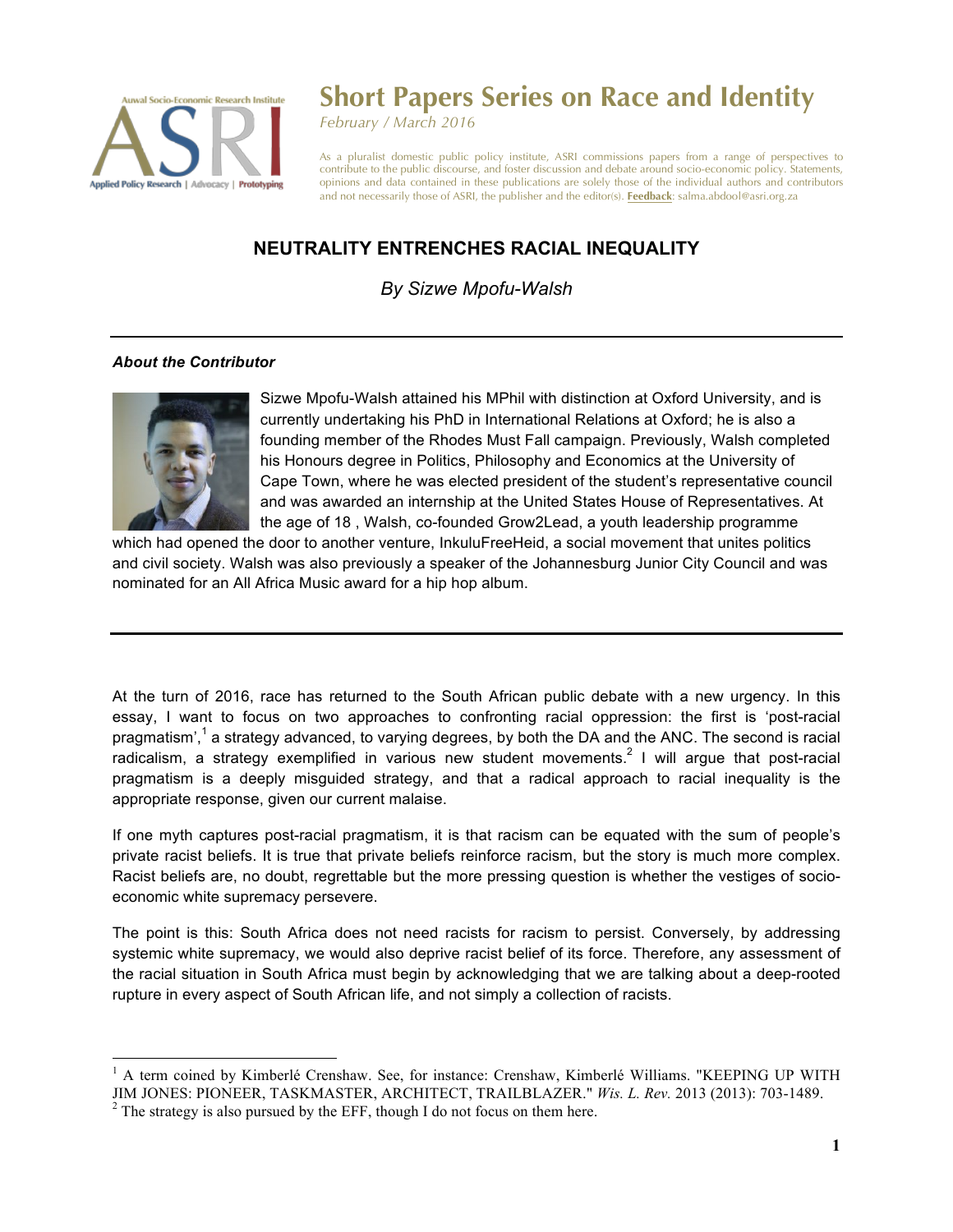The point can be illustrated by way of analogy. South African society is a profoundly complex shared home, filled with archways, pathways, and enclaves. Its architects and engineers built in advantages for white inhabitants from the very start. White South Africans enjoyed the best rooms, and reserved for themselves, by force, special passages that maximised their comfort and position of domination. On the other hand, black South Africans were forced into the worst parts of the home, and denied access to the staircases and doorways that led to its upper levels, secret chambers, and gardens. They were left with no other option but to become servants of their white co-occupants.

Post-racial pragmatists believe that we can solve this problem by making the white inhabitants less racist, and creating conditions of legal equality. But this would neglect the tremendous historical advantages that had accrued to the white inhabitants over time. They would still enjoy the best rooms, and control the corridors of privilege. Even if the white inhabitants changed their minds about racism, this would have no impact on the home's internal structure. Indeed, even if a small number of black inhabitants came to occupy some of the home's more beautiful spaces, this would not render the structure fair.

By contrast, a more radical approach suggests that the home needs a structural overhaul. New architects and new engineers would have to review the plans, and change the distribution of opportunities within the structure. New structures would be needed to complement old ones, so that, over time, the home's benefits could be distributed more justly.

The fundamental mistake of the new neutrality discourse, then, is it confuses neutrality with equality. Only if we intervene decisively against the racist structure of our society can we overturn the defects of our current situation. At best, neutrality freezes the status-quo in place, but it has no power to reverse injustice or reduce inequality. As author Marlon James argues, there is a great difference between being 'non-racist' and being 'anti-racist'.<sup>3</sup>

Yet, examples of the post-racial pragmatism abound in South Africa. For example, in a recent speech on race, DA leader Mmusi Maimane outlined his party's view on racism. The speech acknowledged an understanding of the problem of 'racialised inequality'. But when it turned to immediate remedies, Maimane focused almost exclusively on the problem of racist belief. He claimed the DA would initiate a series of racial dialogues, introduce a new pledge for its members, and set new targets for DA structures (although the party would not resort to quotas).

Maimane also promised to 'introduce' a policy to the party's Federal Council, which would 'contain a plan to overcome the structural inequalities that continue to divide us' and 'identify the key obstacles to redressing this inequality'. However, this policy is yet to materialise, and there is no guarantee that it would pass as envisaged, given recent internal DA policy debates. If current DA policy is anything to go by, then these proposals will not invoke reparatory justice or structural reform, but focus on 'growing the economic pie'.

For all his acknowledgement of structural problems, then, Maimane's only immediate solutions are postracially pragmatic. Nothing in them would destabilise the status-quo. Rather, they centre on removing any obvious residual biases in the system, and hoping some invisible social market will bring society to a fairer equilibrium. As I have already argued, this may prevent the status-quo from worsening, but it holds no prospect of actually reversing it.

To be fair, the DA is a soft target for a racial critique, given its history. More surprising is the ANC's continued reliance on post-racial pragmatism. Take President Jacob Zuma's recent comments on race in South Africa:

<sup>&</sup>lt;sup>3</sup> James, Marlon, Leah Green, and Bruno Rinvolucri. "Are You Racist? 'No' Isn't a Good Enough Answer – Video." *The Guardian*. Guardian News and Media. Web. 20 Feb. 2016.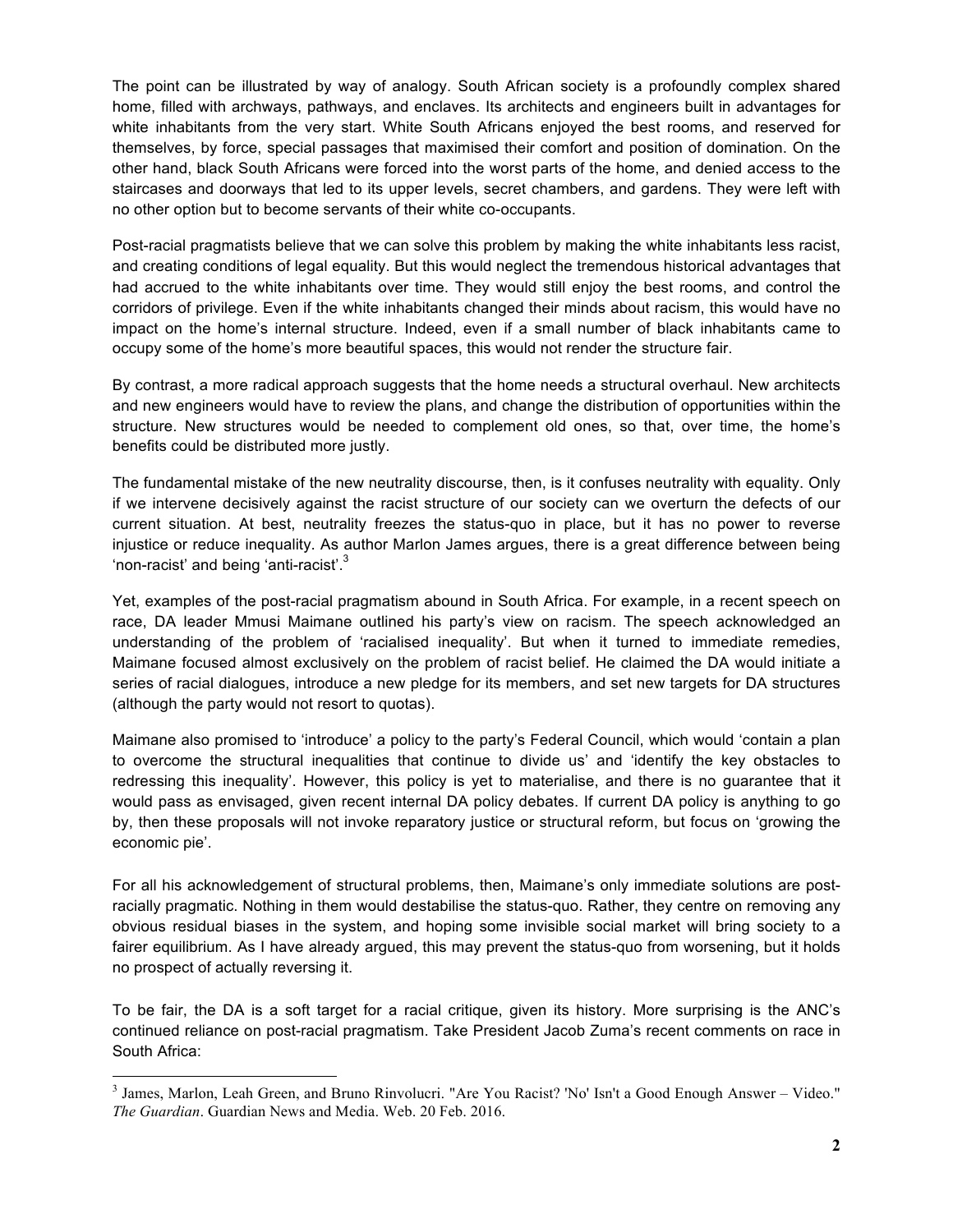With time, people have tended to exaggerate the issue of racism because they say South Africa is still a racist country – not true. We defeated racism when we pursued the nonracial society. Our society is a rainbow nation, it's a non-racial society. But it does not remove certain individuals who have racist behaviour who are uttering racist statements.<sup>4</sup>

In his State of the Nation address, Zuma went further:

The nation was shaken last month when racism reared its ugly head on social and electronic media, causing untold pain and anger. There is a need to confront the demon of racism. Human Rights Day, 21 March, will be commemorated as the national day against racism this year.<sup>5</sup>

Soon after, the ANC embarked on a march to the Union Buildings for 'unity, non-racialism, and democracy'. In a statement on the aims of the March, secretary General, Gwede Mantashe, said:

The ANC March for Unity, Non-racialism and Democracy is not a protest march. It is a march about facilitating conversation amongst South Africans. This conversation has been reduced in recent times.<sup>6</sup>

Like the DA, the ANC's main remedies centre on individual action, not structural intervention. But they also embody another aspect of post-racial pragmatism: the idea that racism can be defeated through dialogues, marches, and 'days of reflection'. Again, these interventions focus on changing individuals' beliefs, without addressing the underlying social structure. These responses are superficial; they may mobilise society around the problem, but not the solution.

I am not saying that dialogue is unnecessary, or that reflection is unwarranted. But these acts are deeply insufficient. If all that government can do to fight racism is establish a 'day of refelction', then it might as well do nothing. Government should *already* have reflected, and should now be acting. Reducing this battle to symbolic gestures is a way of kicking the problem into the long grass.

Moreover, this ANC rhetoric seems to confuse non-racialism with colour-blindness. This was never the intended meaning of non-racialism. Non-racialism's original formulation might better be articulated as racial transcendence i.e. the state of having overcome racial subjugation in society. Phrased in this way, non-racialism is a destination, not a strategy. But it seems that this meaning has been lost over time, and that the ANC has landed on a watered-down understanding on 'non-racialism'.

By contrast, radical student formations have rediscovered a more fundamental critique of our racial problem, and argue for more far-reaching remedies. Athabile Nonxuba, a member of Rhodes Must Fall, recently described this position as 'an oath of allegiance that everything to do with the oppression and conquest of black people by white power must fall and be destroyed'<sup>7</sup>. This is reinforced by a new call to abandon the project of 'transformation' altogether, in favour of 'decolonisation'.

The core difference between this approach and post-racial pragmatism is that all social questions are linked to race. Race is no longer a separate problem, to be dealt with independent of 'the economy'.

<sup>4</sup> *Zuma Speaks to ENCA's Thulasizwe Simelane*. ENCA, 10 Jan. 2016. Web.

<sup>5</sup> South Africa. President (2009-: Zuma), and Jacob Zuma. *State of the Nation Address by His Excellency Jacob G. Zuma, President of the Republic of South Africa on the Occasion of the Joint Sitting of Parliament, Cape Town, 14 February 2013*. Government Communication and Information System, 2013.

<sup>6</sup> Mantashe, Gwede. "March for Unity, Non-Racialism and Democracy to Be Held on the 19 February 2016." Speech.

<sup>7</sup> "The Protests Will Continue, Says Rhodes Must Fall Leader." *CityPress*. 2016. Web. 20 Feb. 2016.